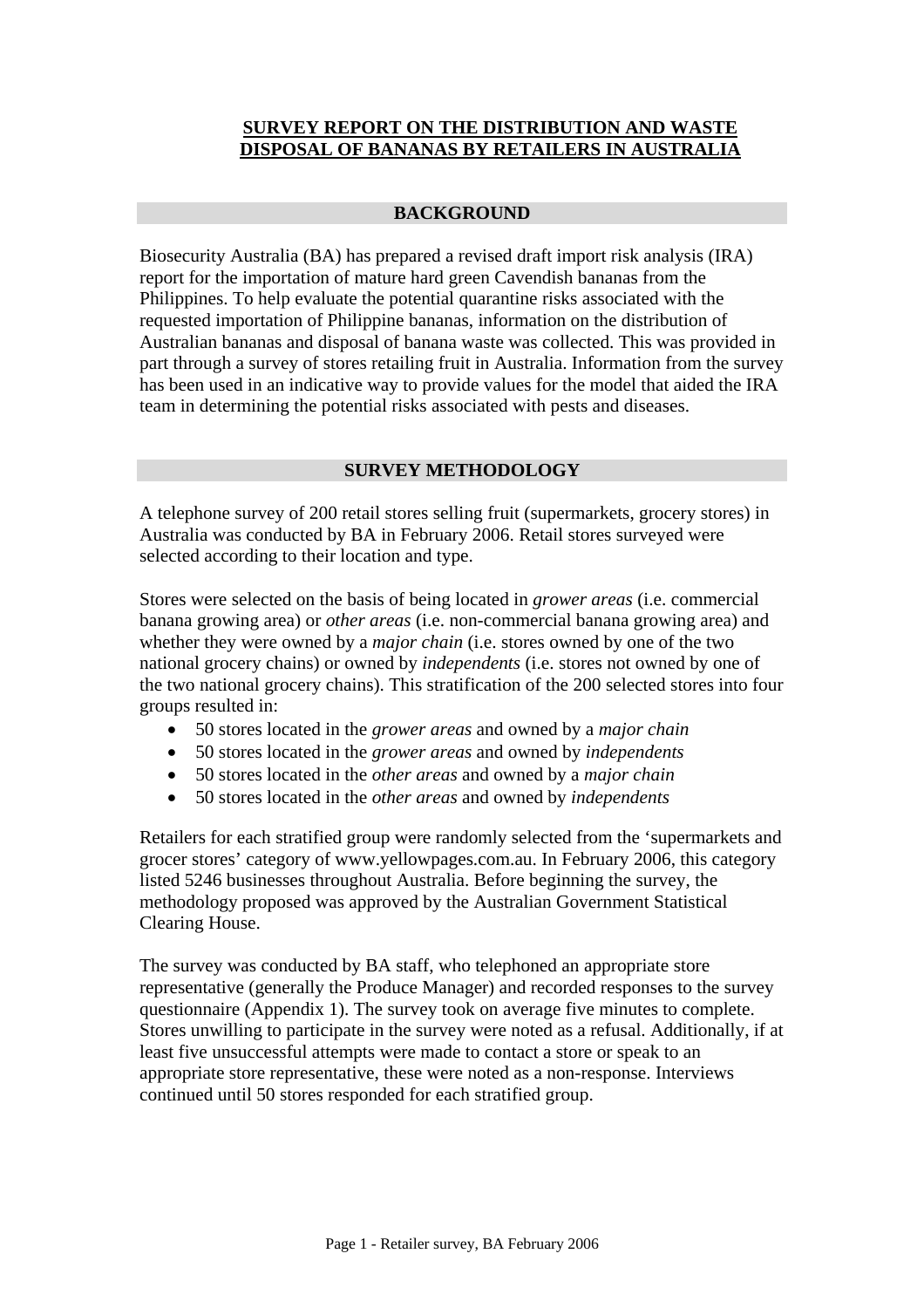## **RESULTS**

A variety of data was collected from this survey. The results below are a summary of these responses and represent the simple counts, averages or proportions across the relevant responding group of retailers.

## **1. Survey participation**

- $8\%$  of stores (n=21) contacted did not wish to participate in the survey
- 17% of stores  $(n=44)$  contacted to participate in the survey were classified as a non-response as the store or an appropriate representative from the store could not be contacted after five attempts

## **2. Bananas purchased -** *major chain* **stores**

- Each major chain store purchased on average 148 cartons of bananas/week (n=95 stores) in 2004–05
- Volume of bananas purchased by individual major chain stores ranged from 8–400 cartons/week

### **3. Bananas purchased -** *independent* **stores**

- Each independent store purchased on average 24 cartons of bananas/week (n=99 stores) in 2004–05
- Volume of bananas purchased by individual independent stores ranged from 0.5–160 cartons/week

#### **4. Source of bananas -** *major chain* **stores**

- 89% of bananas obtained by major chain stores were via their supermarket distribution chain
- 10% of bananas obtained by major chain stores were via the wholesale system (it is likely that the majority of bananas were purchased through large city based wholesalers rather than smaller regional wholesalers)

#### Source of bananas for major chain stores

|         | Source $(\%)$                                               |       |     |  |
|---------|-------------------------------------------------------------|-------|-----|--|
|         | Wholesale<br>Supermarket distribution<br>Direct from grower |       |     |  |
|         | system                                                      | chain |     |  |
| Cartons | 10.3                                                        | 89.1  | J.O |  |

† Wholesale system includes bananas purchased through large city-based wholesalers (eg. members of the Association of Australian Banana Wholesalers), regional wholesalers and or other retailers

Note: figures based on the volume of bananas purchased by 95 major chain stores (14,059 cartons/week)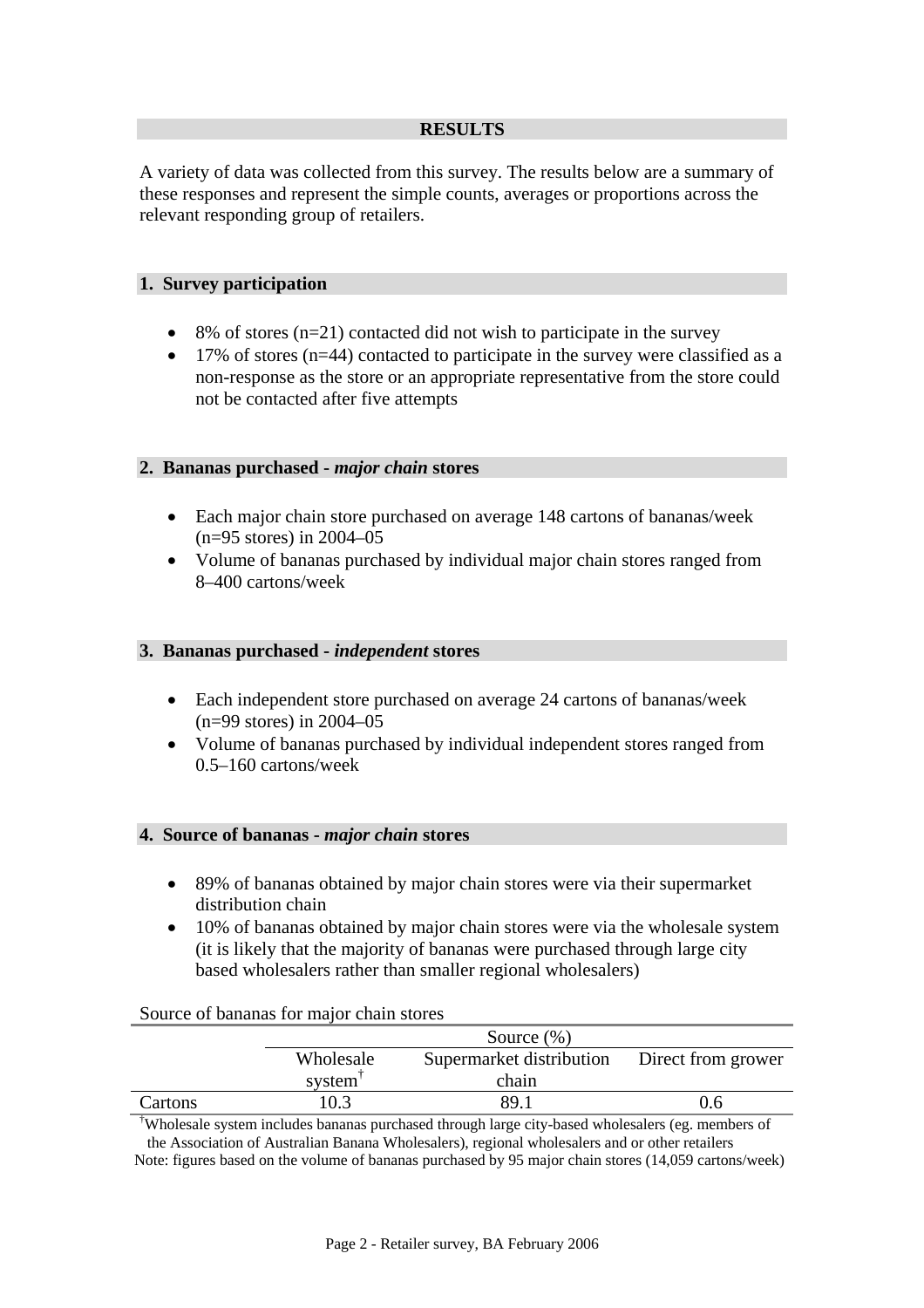## **5. Source of bananas -** *independent* **stores**

• 67% of bananas obtained by independent stores were sourced via the wholesale system

|         |           | Source $(\% )$                                 |  |  |
|---------|-----------|------------------------------------------------|--|--|
|         | Wholesale | Supermarket distribution<br>Direct from grower |  |  |
|         | system    | chain                                          |  |  |
| Cartons | 66.8      | 20.5                                           |  |  |

#### Source of bananas for independent stores

† Wholesale system includes bananas purchased through large city-based wholesalers (eg. members of the Association of Australian Banana Wholesalers), regional wholesalers and or other retailers Note: figures based on the volume of bananas purchased by 99 independent stores (2,383 cartons/week)

#### **6. Sales distribution of bananas**

• Of the bananas sold by all stores, 98% were sold to consumers and 2% to food services (i.e. cafes, restaurants, hotels)

## Distribution of bananas by all stores

|                          | Sales distribution (%)                  |     |  |
|--------------------------|-----------------------------------------|-----|--|
|                          | Food services <sup>1</sup><br>Consumers |     |  |
| Grower areas (76 stores) | 97.5                                    | 2.5 |  |
| Other areas (75 stores)  | 98.4                                    | 1.6 |  |
| 98.0<br>Average          |                                         | 20  |  |

† Food services include outlets such as cafes, restaurants and hotels

Note: figures based on the volume of bananas sold by 151 stores (11,726 cartons/week)

#### **7. Bananas disposed of as waste by store location**

- Of the bananas purchased by stores in the grower areas, 4.4% were disposed of as waste
- Of the bananas purchased by stores in the other areas, 3.5% were disposed of as waste

#### Percentage of bananas disposed of as waste by store location

|                          | Banana waste (%) |
|--------------------------|------------------|
| Grower areas (98 stores) | 4.43             |
| Other areas (96 stores)  | 3.50             |
| Average                  | 3.93             |

Note: figures based on the volume of bananas disposed of as waste by 194 stores (647 cartons/week)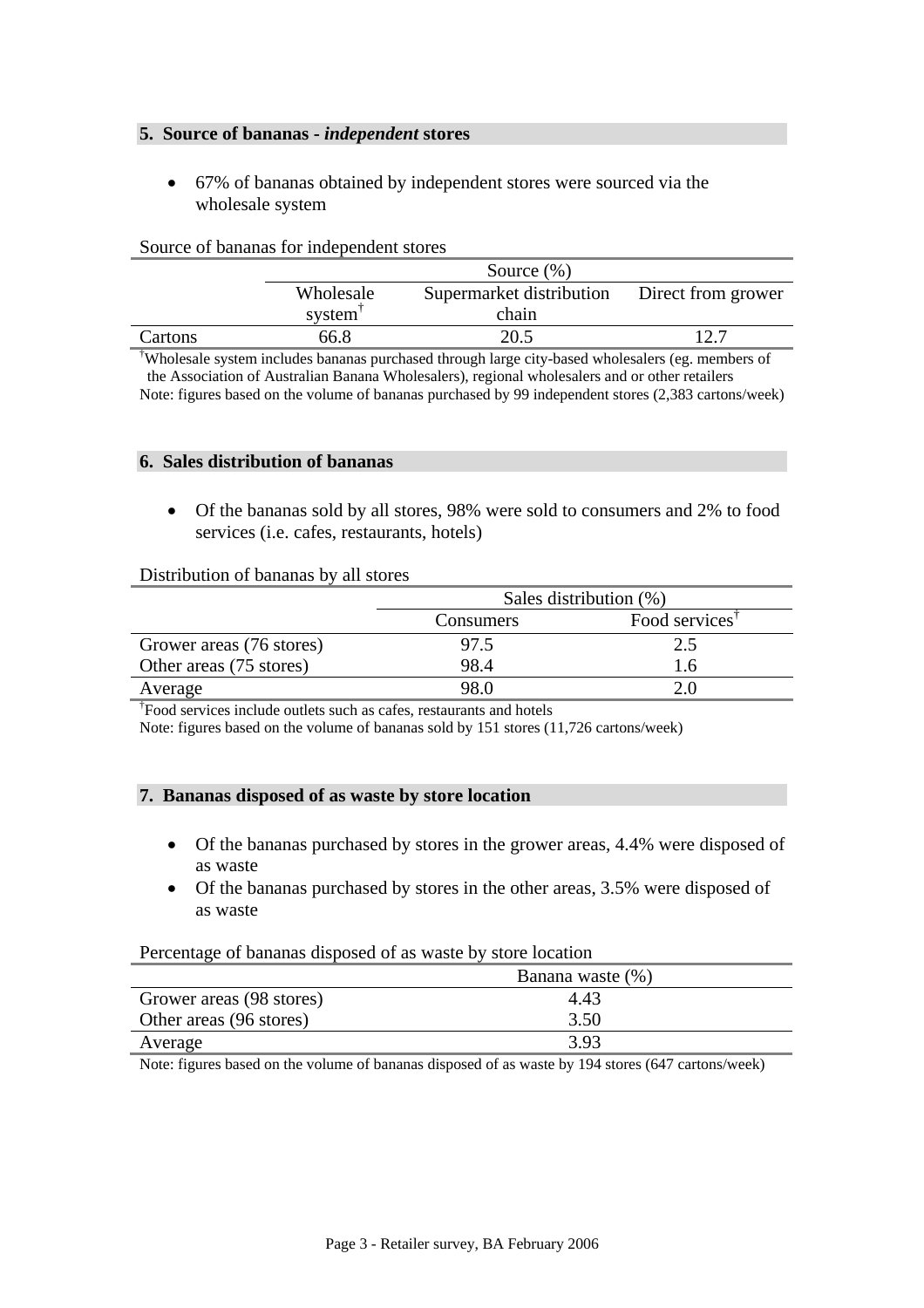## **8. Bananas disposed of as waste by store type**

- Of the bananas purchased by major chain stores, 4.1% were disposed of as waste
- Of the bananas purchased by independent stores, 2.9% were disposed of as waste

| ຼ                       |                  |  |
|-------------------------|------------------|--|
|                         | Banana waste (%) |  |
| Major chain (95 stores) | 4.11             |  |
| Independent (99 stores) | 2.91             |  |
| Average                 | 3.93             |  |

## Percentage of bananas disposed of as waste by store type

Note: figures based on the volume of bananas disposed of as waste by 194 stores (647 cartons/week)

### **9. Bananas disposed of as waste by stores**

- Levels of banana waste for individual stores ranged from 0–25%
- Of the 194 stores who provided a percentage of bananas disposed of as waste, 15 stores disposed zero bananas as waste and 112 stores disposed less than 4% of bananas as waste

| Banana waste (%) | Stores $(\#)$ |  |
|------------------|---------------|--|
| $\theta$         | 15            |  |
| $>0-2$           | 49            |  |
| $>2-4$           | 48            |  |
| $>4-6$           | 26            |  |
| $>6-8$           | 13            |  |
| $>8 - 10$        | 11            |  |
| $>10-12$         | 17            |  |
| $>12-16$         | 9             |  |
| $>16-20$         | 3             |  |
| $>20-25$         | 3             |  |
| Store total      | 194           |  |

## Level of banana waste disposed of by all stores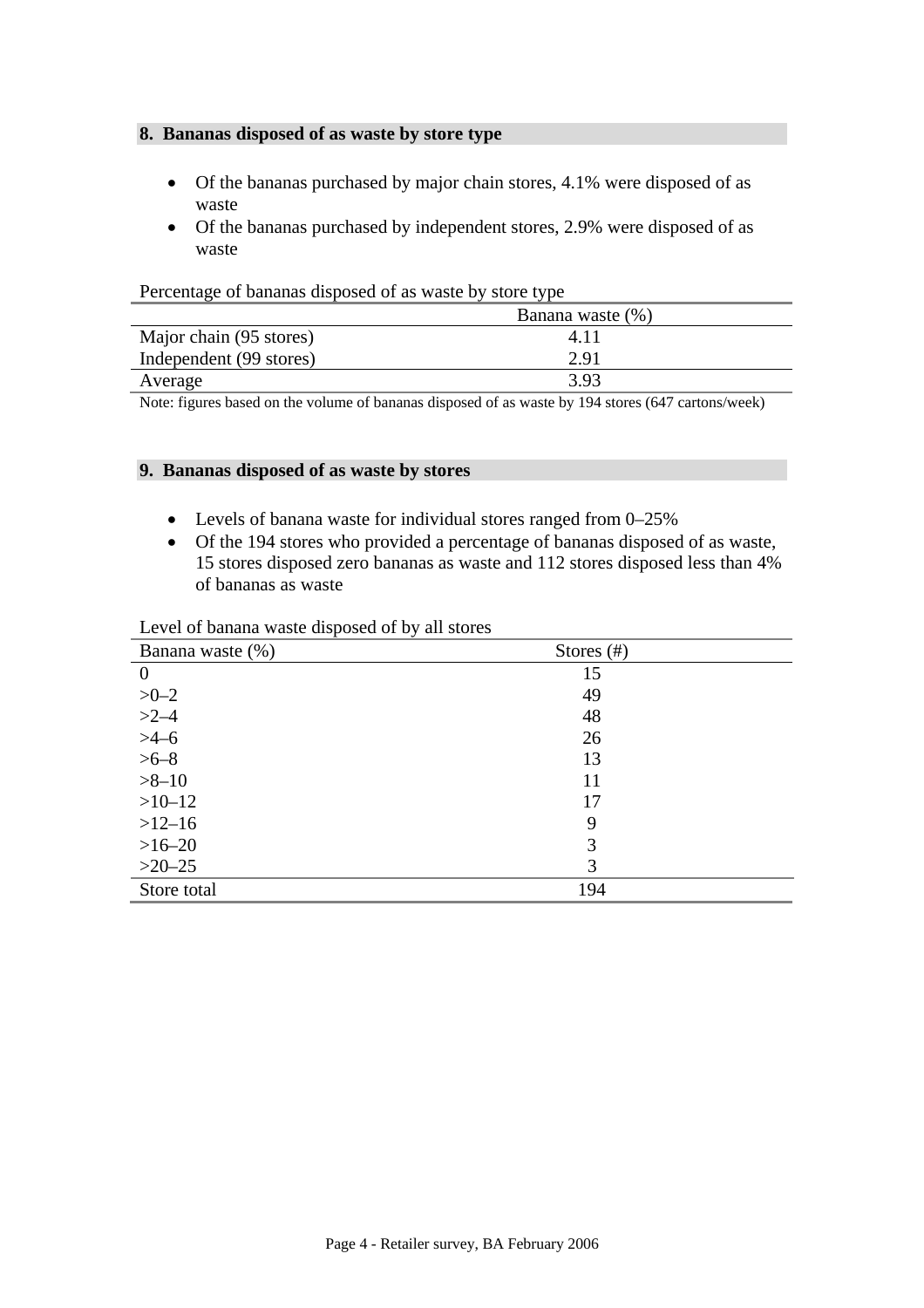## **10. Disposal points of banana waste – all stores**

• Of the banana waste generated by all stores, 92.5% was disposed to a municipal tip or collected as organic waste

|                          | Disposal politis of banana waste generated by all stores |               |             |                                        |  |
|--------------------------|----------------------------------------------------------|---------------|-------------|----------------------------------------|--|
|                          | Disposal type                                            |               |             |                                        |  |
|                          | Municipal tip                                            | Organic waste | Animal feed | Other <sup><math>\bar{\ }</math></sup> |  |
|                          |                                                          | collection    |             |                                        |  |
| Cartons $(\frac{H}{Wk})$ | 468.6                                                    | 129.8         | 46.9        | 1.5                                    |  |
| Cartons $(\%)$           | 72.4                                                     | 20.1          | 73          | 0.2                                    |  |

## Disposal points of banana waste generated by all stores

† Other is bananas placed in a compost bin or used as untreated garden mulch

Note: figures based on the volume of bananas disposed of as waste by 194 stores (647 cartons/week)

#### **11. Disposal points of banana waste –** *grower areas*

• Of the banana waste generated by stores in the grower areas, 95% was disposed to a municipal tip or collected as organic waste

#### Disposal points of banana waste generated by stores located in the grower areas

|                          | Disposal type |               |             |                   |
|--------------------------|---------------|---------------|-------------|-------------------|
|                          | Municipal tip | Organic waste | Animal feed | $Other^{\dagger}$ |
|                          |               | collection    |             |                   |
| Cartons $(\frac{H}{Wk})$ | 277.0         | 46.2          | 15.8        | 1.5               |
| Cartons $(\%)$           | 81.4          | 13.6          | 4.6         | 0.5               |

† Other represents bananas placed in a compost bin or used as untreated garden mulch

Note: figures based on the volume of bananas disposed of as waste by 98 stores (340.5 cartons/week)

#### **12. Disposal points of banana waste –** *other areas*

• Of the banana waste generated by stores in the other areas, 90% was disposed to a municipal tip or collected as organic waste

| Disposal points of banana waste generated by stores located in the other areas |               |               |             |                                       |
|--------------------------------------------------------------------------------|---------------|---------------|-------------|---------------------------------------|
|                                                                                | Disposal type |               |             |                                       |
|                                                                                | Municipal tip | Organic waste | Animal feed | Other <sup><math>\bar{ }</math></sup> |
|                                                                                |               | collection    |             |                                       |
| Cartons $(\frac{H}{Wk})$                                                       | 191.7         | 83.6          | 31.2        | 0.0                                   |
| Cartons $(\%)$                                                                 | 62.6          | 27.3          | 10.2        | 0.0                                   |
|                                                                                |               |               |             |                                       |

† Other represents bananas placed in a compost bin or used as untreated garden mulch

Note: figures based on the volume of bananas disposed of as waste by 96 stores (306.5 cartons/week)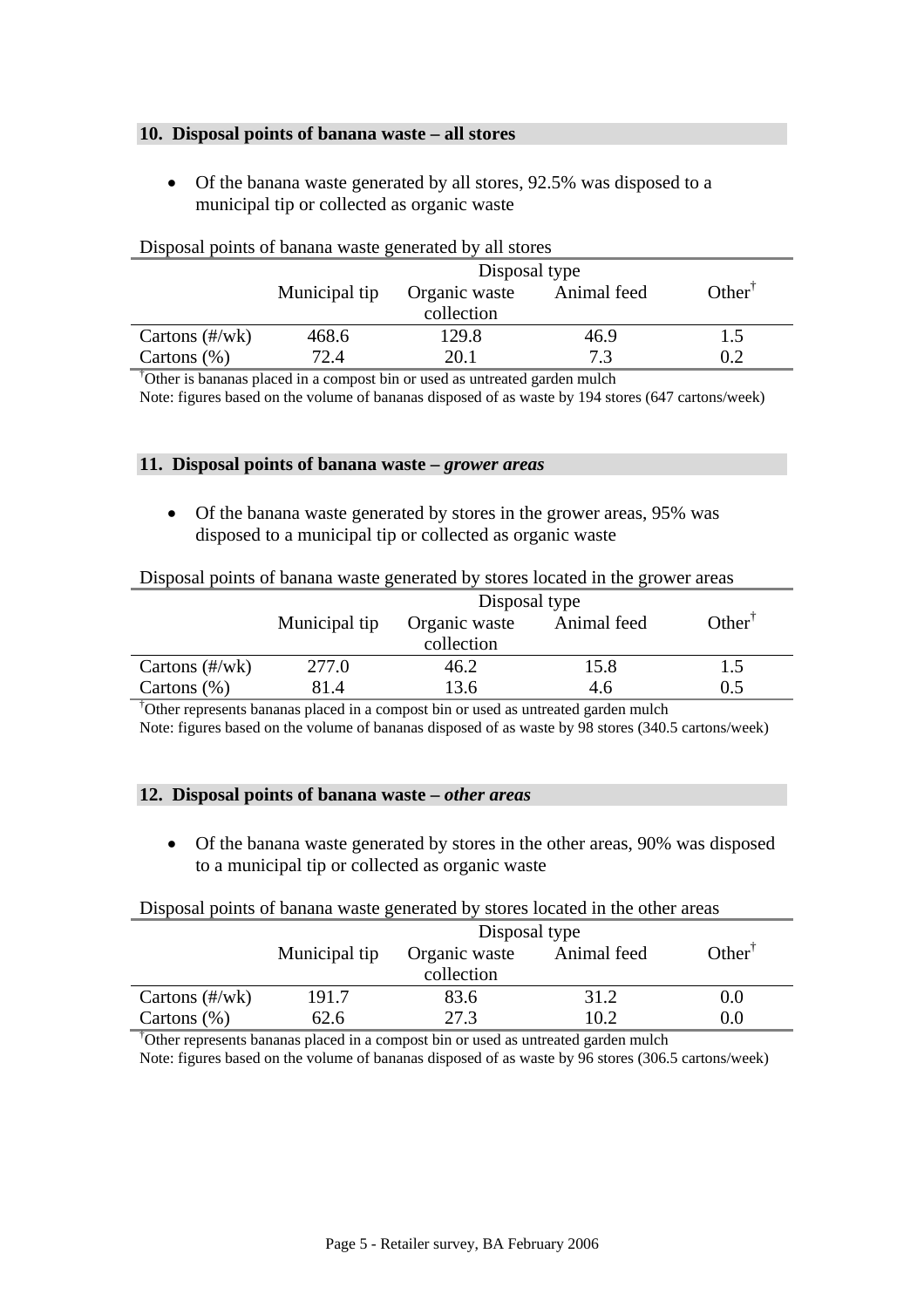## **13. Disposal of used banana cartons**

• Used banana cartons were mainly disposed of through cardboard recycling, irrespective of store type

| Disposal method                                      | Store type (# of stores) |               |
|------------------------------------------------------|--------------------------|---------------|
|                                                      | Major chain              | Independent   |
| Cardboard recycling                                  | 79                       | 42            |
| Re-used by customers                                 |                          | 16            |
| Cardboard recycling & re-used by customers           |                          |               |
| Re-used by store $\&$ re-used by customers           |                          |               |
| Cardboard recycling $\&$ or re-used by store         |                          |               |
| Collected by grower or wholesaler delivering bananas |                          | 13            |
| Municipal tip                                        |                          |               |
| Other                                                |                          | $\mathcal{E}$ |
| Not applicable (bananas not purchased in cartons)    |                          |               |
| Store total                                          | 100                      | 100           |

Methods of disposal of used banana cartons

† Other refers to disposal methods of used banana cartons for the three independent stores. These were as follows, store 1: re-used by customers and sent to municipal tip, store 2: re-used by customers and collected by the wholesaler delivering bananas, store 3: cardboard recycling and sent to municipal tip

Note: figures based on 200 stores

## **14. Disposal of plastic lining from used banana cartons**

• Plastic lining from used banana cartons was mainly disposed of through plastic recycling or the municipal tip

Methods of disposal of plastic lining from used banana cartons

| Disposal method                                   | Store type (# of stores) |             |
|---------------------------------------------------|--------------------------|-------------|
|                                                   | Major chain              | Independent |
| Plastic recycling                                 | 51                       | 17          |
| Municipal tip                                     | 37                       | 67          |
| Plastic recycling $&$ municipal tip               | 10                       |             |
| Collected by grower or wholesaler delivering      |                          |             |
| bananas ( <i>i.e.</i> plastic stays in cartons)   |                          |             |
| Not applicable (bananas not purchased in cartons, |                          | g           |
| or cartons not lined with plastic)                |                          |             |
| Store total                                       | 100                      | 100         |
|                                                   |                          |             |

Note: figures based on 200 stores

------------------------------------------------------------